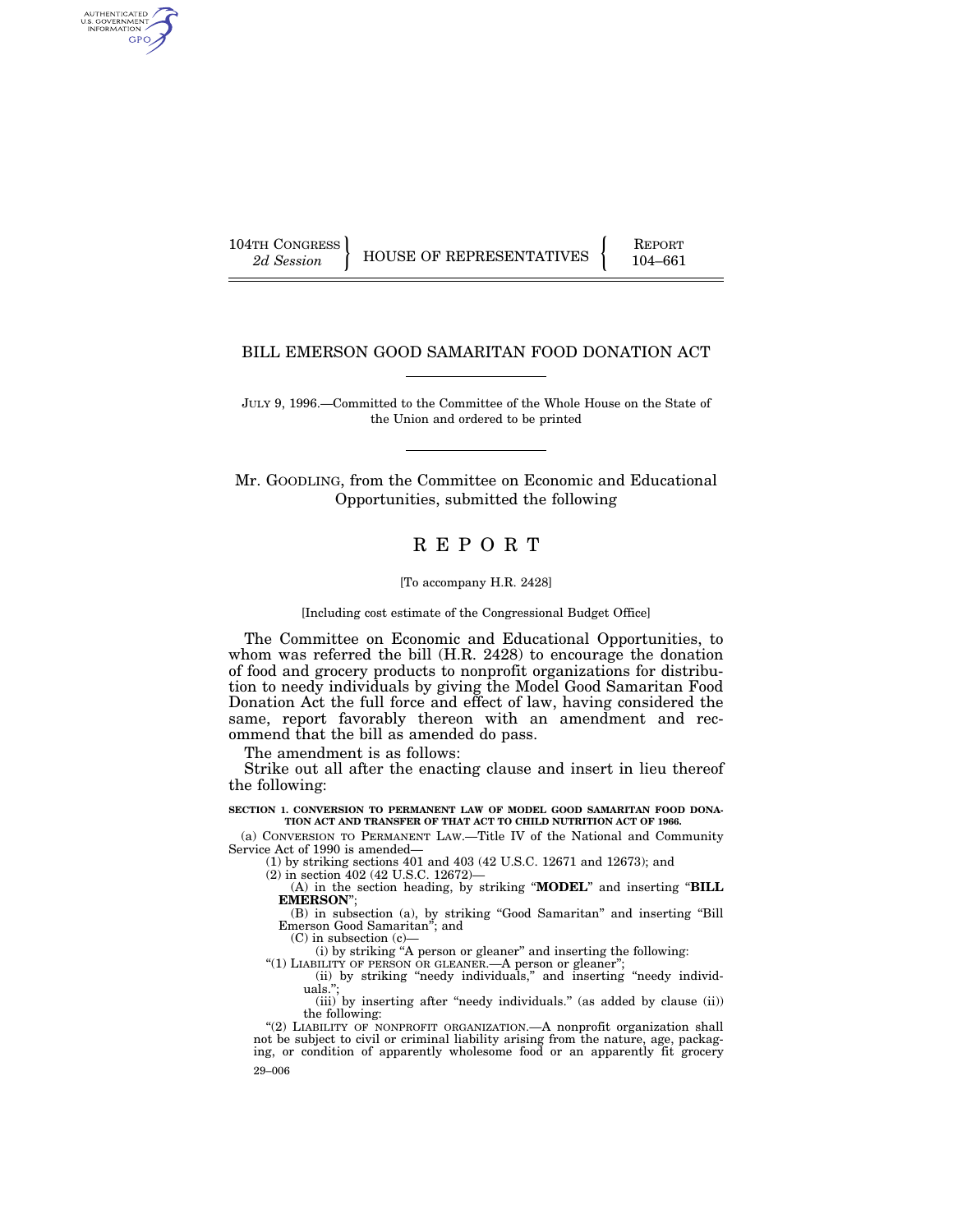product that the nonprofit organization received as a donation in good faith from a person or gleaner for ultimate distribution to needy individuals.''; and (iv) by striking "except that this paragraph" and inserting the follow-

ing:

"(3) EXCEPTION.—Paragraphs (1) and (2)".

(b) TRANSFER TO CHILD NUTRITION ACT OF 1966.—Section 402 of the National and Community Service Act of 1990 (42 U.S.C. 12672) (as amended by subsection (a))— (1) is transferred from the National and Community Service Act of 1990 to

the Child Nutrition Act of 1966;

(2) is redesignated as section 22 of the Child Nutrition Act of 1966; and

(3) is added at the end of such Act.

#### PURPOSE

The purpose of this bill is to encourage the donation of food and grocery products to nonprofit organizations for distribution to needy individuals by giving the Model Good Samaritan Food Donation Act the full force and effect of law.

#### EXPLANATION OF AMENDMENT

The provisions of the amendment in the nature of a substitute are explained in this report.

#### COMMITTEE ACTION

On Friday, May 31, 1996, the Subcommittee on Postsecondary Education, Training and Life-Long Learning held a hearing on H.R. 2428, the Bill Emerson Good Samaritan Food Donation Act. Witnesses at the hearing included: Representative Bill Emerson (R-MO); Representative Pat Danner (D-MO); Christine Vladimiroff, President, Second Harvest National Food Bank Network; Henry Cohen, Legislative Attorney, Congressional Research Service; Christina Martin, Executive Director, Foodchain (The Network of prepared and Perishable Food Rescue Programs).

#### COMMITTEE VIEWS

#### A. BACKGROUND AND NEED FOR LEGISLATION

Section 401 of the National and Community Service Act of 1990 expresses the sense of Congress that each of the 50 states consider enactment of the Model Good Samaritan Food Donation Act. The central provision of the Model Good Samaritan Food Donation Act provides that a person or gleaner (a person who harvests for free distribution to the needy) shall not be subject to civil or criminal liability arising from the nature, age, packaging, or condition of apparently wholesome food or an apparently fit grocery product that the person or gleaner distributes in good faith to a non-profit organization for ultimate distribution to needy individuals. This immunity does not apply to an injury to or death of an ultimate user or recipient of the food or grocery product that results from an act or omission of the donor constituting gross negligence or intentional misconduct.

All fifty states generally hold one who distributes food or any other defective product, the defective aspect of which causes injury, to be strictly liable, which means liable even in the absence of negligence. All fifty states, however, have exceptions to this general rule, including statutes that limit the liability of food donors. These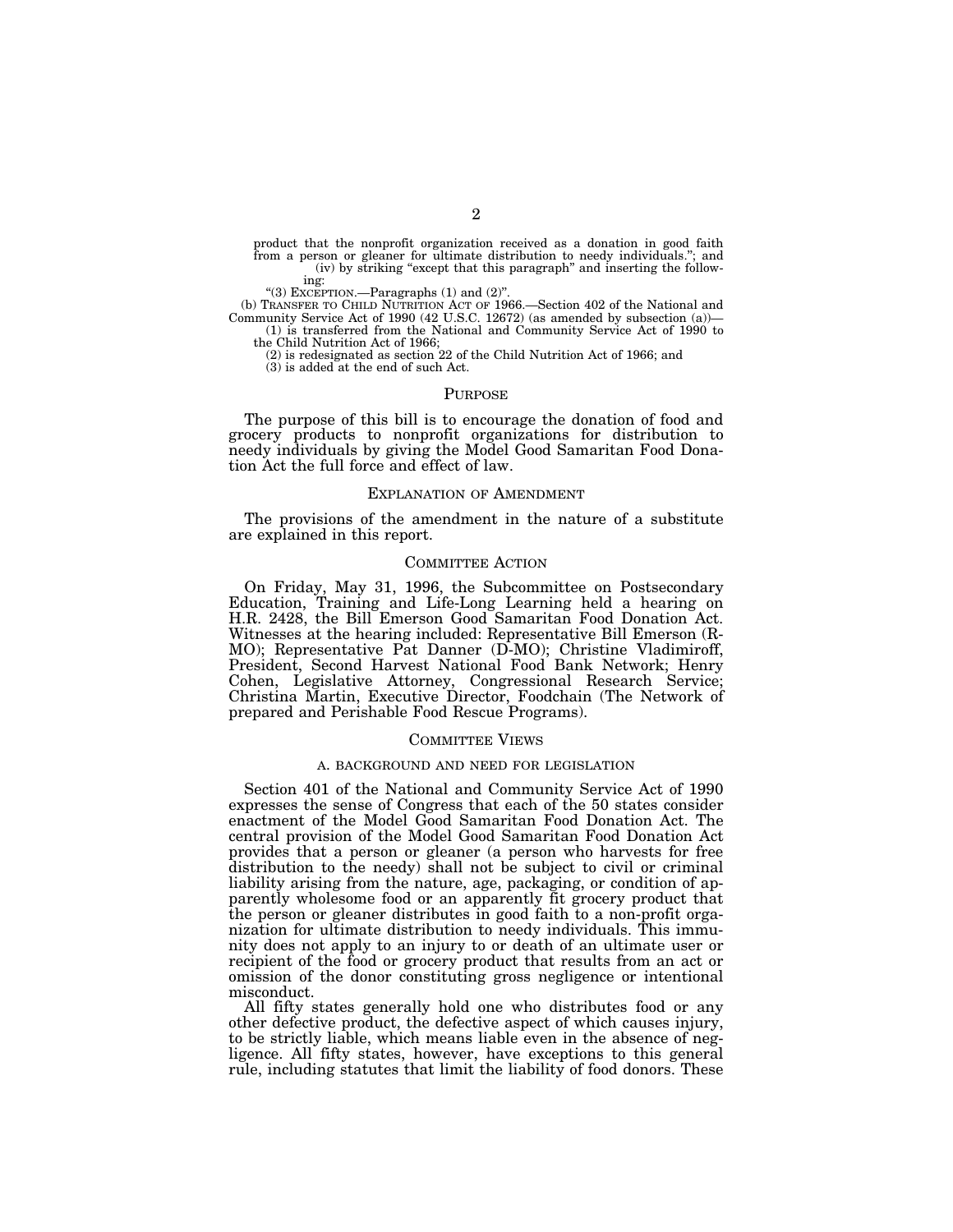statutes were all originally enacted even before the 1990 federal Model Good Samaritan Food Donation Act. In introducing the Model Good Samaritan Food Donation Act, Senator Don Nickles noted that the state ''statutes vary significantly in the degree of coverage which they provide,'' and that many ''potential food and grocery store donors are national in scope'' (Congressional Record, March 1, 1990).

According to a ''Summary of Good Samaritan Food Donation Statutes,'' (prepared by the law firm of Winthrop, Stimson, Putnam and Roberts in 1992 for ''Share our Strength,'' a non-profit hunger relief organization), all fifty states and the District of Columbia have enacted various forms of Good Samaritan Food Donation Statutes. Thirty-three states and the District of Columbia protect the donor from civil and criminal liability, while seventeen states only protect the donor from civil liability. These laws do, however, vary with respect to the types of food covered and the definition of donor and good faith.

Some state statutes, such as the California Food and Agricultural Code, provide for liability only for gross negligence or intentional acts. Others, such as the Pennsylvania Statutes Annotated, retain liability for negligence and eliminate it only for lawsuits based solely on strict liability. New York Agriculture and Market law represents a third variation. It immunizes a donor from liability if the donor "reasonably inspects the food at the time of donation'' and has no ''actual or constructive knowledge'' that the food is tainted. A donor in New York conceivably could comply with these conditions yet still be negligent in some other manner and avoid liability.

As a result of these varied laws, many potential donors hesitate to donate food. In her testimony before the Committee, Christina Vladimiroff, President and CEO of the Second Harvest National Food Bank Network, said, ''Our experience is clear. There are companies that want to donate food and grocery products, but are fearful of contributing because of the varying state laws regarding their liability for what would otherwise be a generous act of donation.''

In his testimony, Representative Bill Emerson stated, ''Private companies are too often faced with different state laws governing food donation. These differences can stand between a willing donor and a needy family. I urge this Subcommittee to lift this barrier so that this assistance can continue and perhaps grow, thereby helping needy families.''

Representative Pat Danner continued this sentiment by stating, ''Currently there are individual good Samaritan laws in each state and the District of Columbia. This system of state laws, however, has required regional or national companies to devote sometimes scarce resources toward adopting donation plans and complying with various states' statutes. Unfortunately, some businesses have cited this patchwork of laws as a reason for abandoning this valuable service that contributes to our people's needs.''

Another witness before the Committee, the Executive Director of Foodchain, Christine Martin, said, ''several national food companies were sympathetic to the idea of food rescue, but expressed deep concerns about liability. In effect, they sought one law that would cover all of their establishments coast to coast.''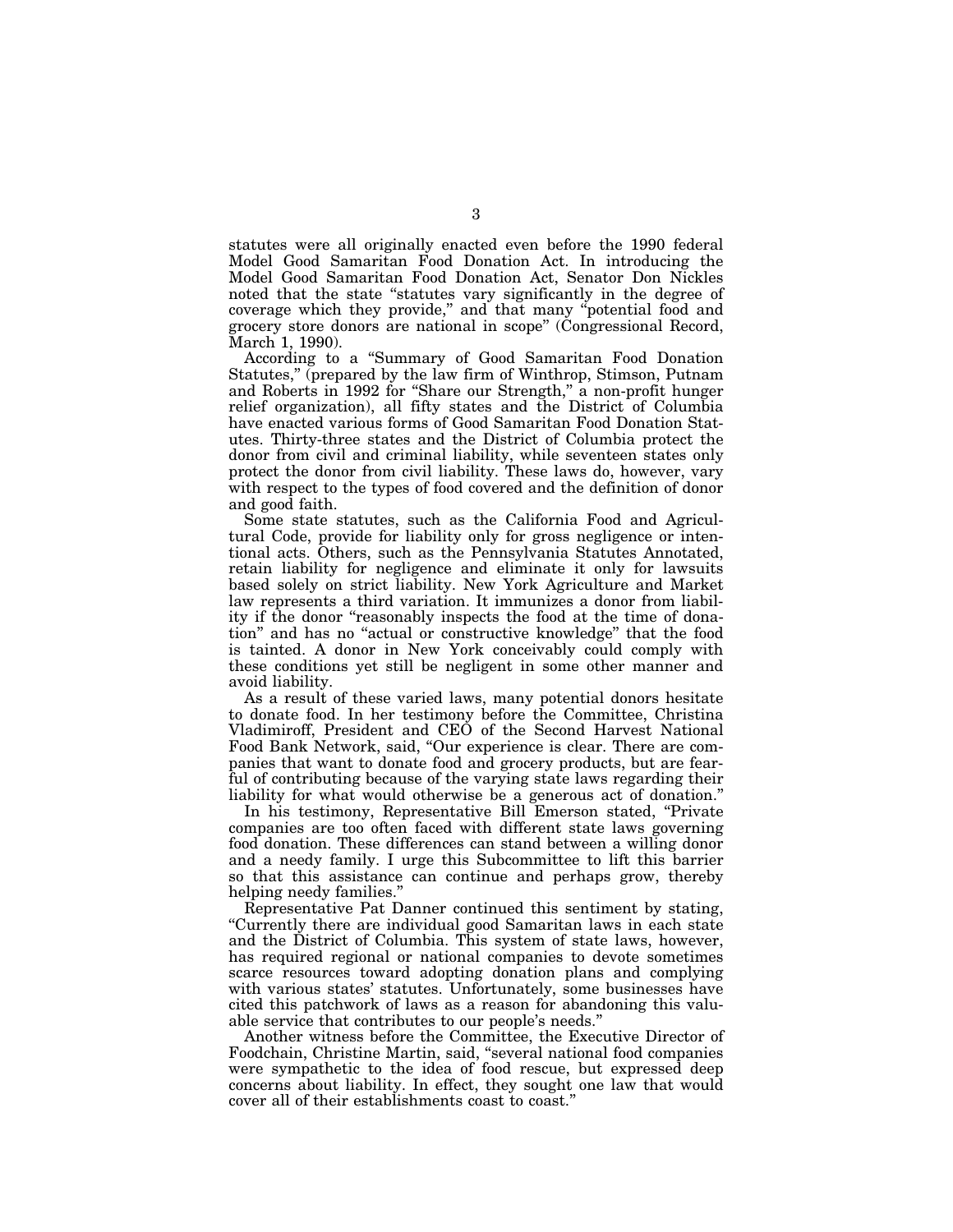It is the view of the Committee that providing the Bill Emerson Good Samaritan Food Donation Act the full force of federal law will provide the necessary consistency across the States to encourage the donation of food to help the needy.

## B. PAYING TRIBUTE TO BILL EMERSON

The Committee believes that this bill will bring people together to promote the greater good for their communities. This is exactly what the career of our late, beloved colleague Bill Emerson was all about. That is why we have renamed this legislation the ''Bill Emerson Food Donation Act,'' as a tribute to this fine man and his commitment to the improving our nation's nutrition programs. Bill Emerson was a true patriot, and great Member of Congress. He was a man of the highest character who devoted himself to the cause of reducing hunger and to making this country, and this House, a better place. He worked very hard to have this bill actively considered during the 104th Congress and it is a fitting tribute that this Act be named in his honor.

#### C. INCLUSION AS PART OF THE CHILD NUTRITION ACT

The Committee believes the enactment of this law will compliment existing federal nutrition programs in providing for the nutritional needs of low income individuals and their families. As such, we have removed the Bill Emerson Good Samaritan Food Donation Act from the National and Community Service Act and included it as a section of the Child Nutrition Act of 1966. The intent of this Act is more closely aligned with the intent of the Child Nutrition Act; i.e., addressing the nutritional needs of low income individuals.

# D. COVERING THE DISTRIBUTORS OF DONATED FOOD

During his testimony before the Committee, Henry Cohen, Legislative Attorney, American Law Division, Congressional Research Service, stated, ''The thing that H.R. 2428 would not do (because the model act does not address the matter) is to limit the liability of nonprofit organizations that distribute donated food. A majority, but not all, of the states limit the liability of such organizations. The Committee believes that this is an issue which should be addressed and, therefore, has modified the Bill Emerson Good Samaritan Food Donation Act to limit the liability of nonprofit organizations that distribute donated food.

#### E. SETTING A LIABILITY FLOOR FOR GROSS NEGLIGENCE

The bill sets a liability floor of gross negligence for persons who donate food. Gross negligence is defined as ''voluntary and conscious conduct by a person with knowledge (at the time of the conduct) that the conduct is likely to be harmful to the health or wellbeing of another person.'' Often food donations are made by grocery stores, food wholesalers, caterers, and the like, when the food has fallen below the donator's quality or appearance standards but the food is still wholesome. It may also happen that processed food is donated at or near the "freshness date" or "code date" on the box or container. However, because donated food is reconditioned and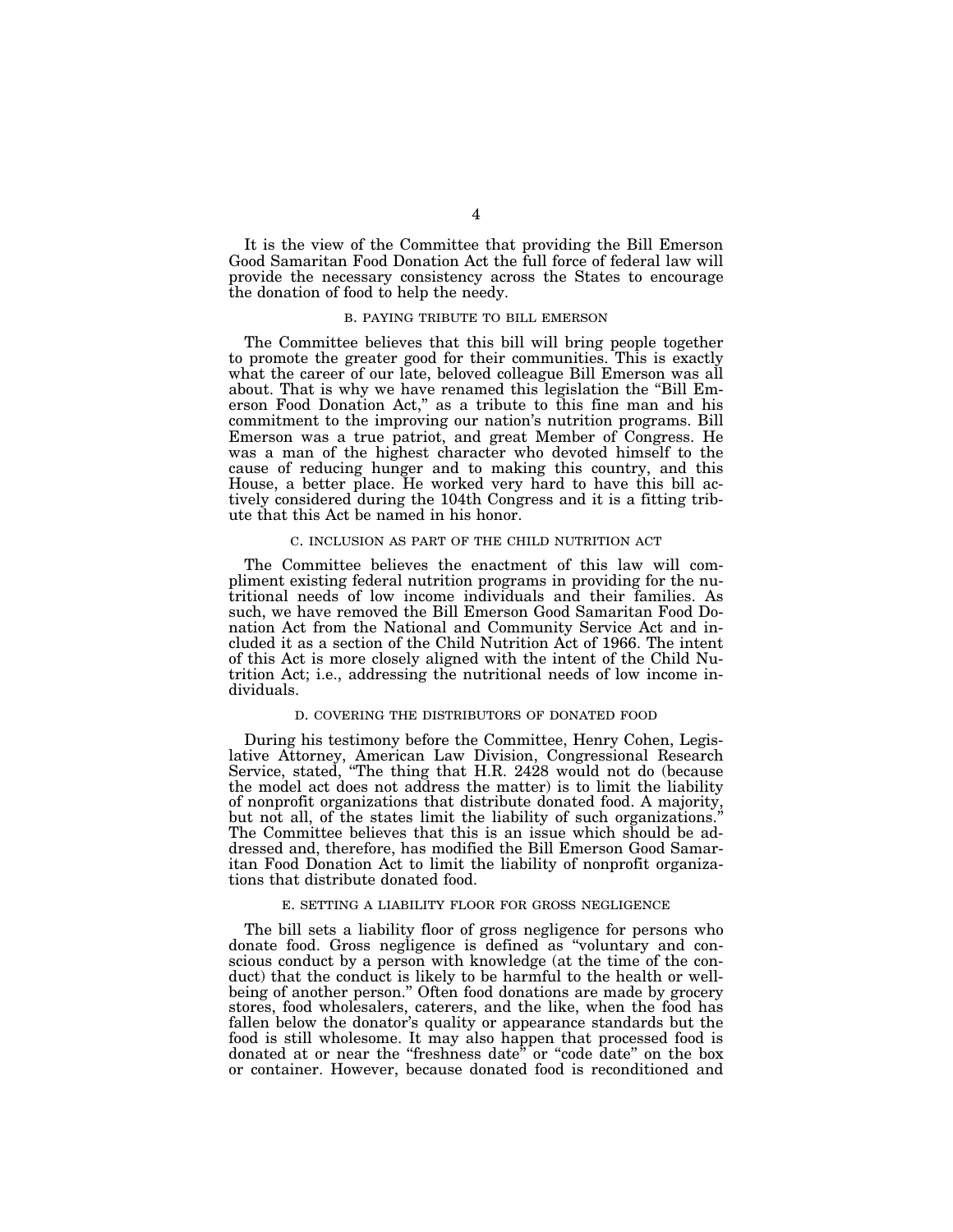often used quickly after donation, many factors must be considered when determining what is and is not gross negligence.

The Committee recognizes that the provision of food that is close to the date of recommended retail sale in and of itself is not grounds for finding gross negligence. Instead, the gross negligence of a donator should depend upon many factors. A finding of gross negligence depends upon the type of food involved. For example, a box of cereal that is provided to a food pantry just before or even just after the date of retail sale would be perfectly safe for consumption, whereas a carton of milk or container of fresh poultry that is donated just beyond the retail sales date could be dangerous to a person's health. Similarly, fresh product ages differently than canned product.

The end user of the donated food must also be taken into account. Bruised fruit that is carefully prepared and used the day of donation at a soup kitchen is very different from produce put into take-home bags at the food pantry and consumed later by patrons. The Committee believes all of these factors must be considered when deciding whether or not a food donator is liable for gross negligence under the bill.

#### **SUMMARY**

The Bill Emerson Good Samaritan Food Donation Act requires States to adopt legislation to protect those who donate food in good faith from civil or criminal liability should such donated food later cause harm to recipients. It does not provide such protections in instances of gross negligence or intentional harm.

#### SECTION BY SECTION

SEC. 1. Converts the current model Good Samaritan Food Donation Act to permanent law and transfers the Act to the Child Nutrition Act of 1966. Renames the Model Good Samaritan Food Donation Act the ''Bill Emerson Good Samaritan Food Donation Act.'' It amends the current model Act to provide protection to nonprofit organizations which distribute donated food.

# STATEMENT OF OVERSIGHT FINDINGS AND RECOMMENDATIONS OF THE COMMITTEE

In compliance with clause 2(l)(3)(A) of rule XI of the Rules of the House of Representatives and clause 2(b)(1) of rule X of the Rules of the House of Representatives, the Committee's oversight findings and recommendations are reflected in the body of this report.

### INFLATIONARY IMPACT STATEMENT

In compliance with clause  $2(1)(4)$  of Rule XI of the Rules of the House of Representatives, the Committee estimates that the enactment into law of H.R. 2428 will have no significant inflationary impact on prices and costs in the operation of the national economy. It is the judgment of the Committee that the inflationary impact of this legislation as a component of the federal budget is negligible.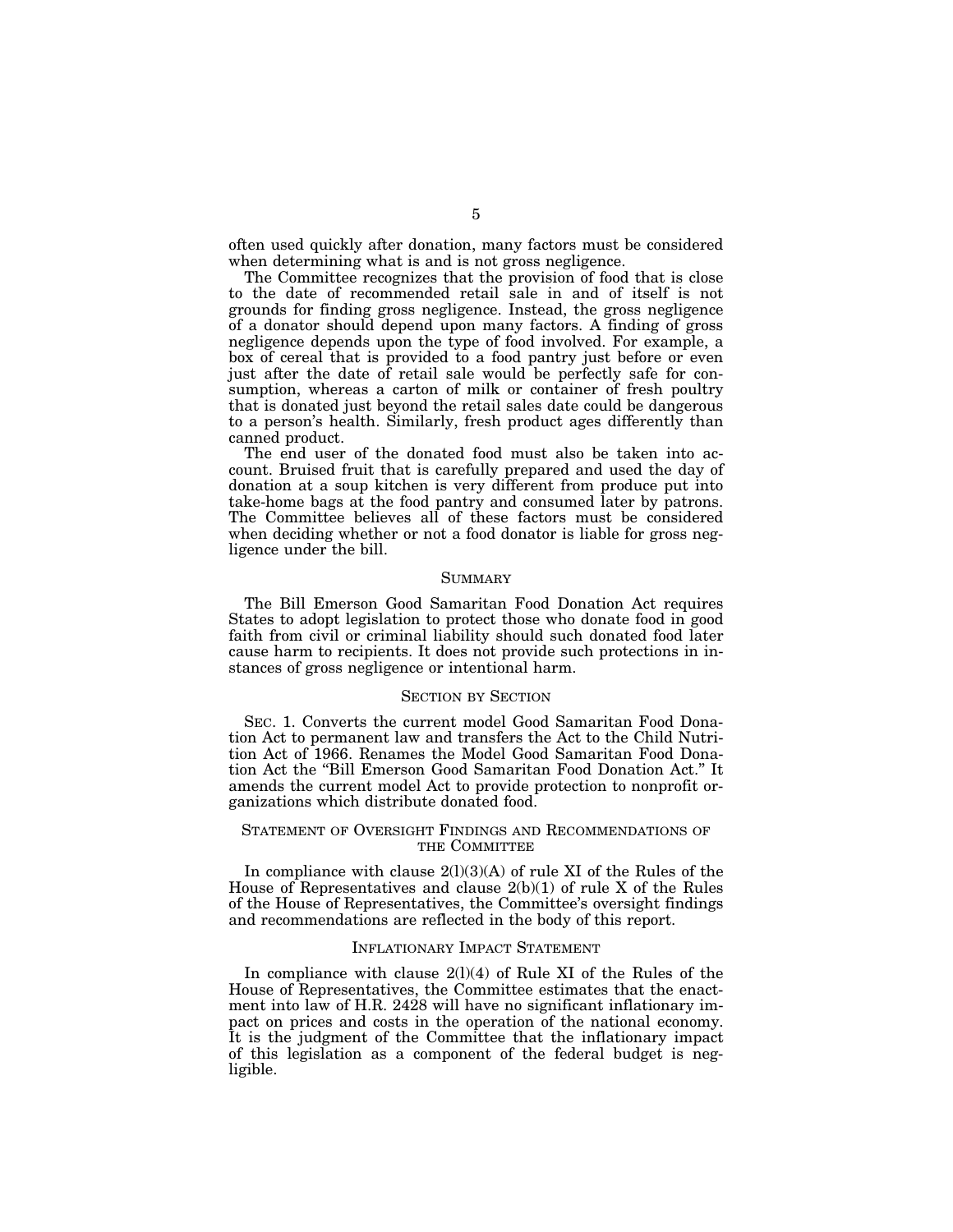### GOVERNMENT REFORM AND OVERSIGHT

With respect to the requirement of clause  $2(1)(3)(D)$  of Rule XI of the Rules of the House of Representatives, the Committee has received no report of oversight findings and recommendations from the Committee on Government Reform and Oversight on the subject of H.R. 2428.

### COMMITTEE ESTIMATE

Clause 7 of rule XIII of the Rules of the House of Representatives requires an estimate and a comparison by the Committee of the costs which would be incurred in carrying out H.R. 2428. However, clause 7(d) of that rule provides that this requirement does not apply when the Committee has included in its report a timely submitted cost estimate of the bill prepared by the Director of the Congressional Budget Office under section 403 of the Congressional Budget Act of 1974.

#### APPLICATION OF LAW TO LEGISLATIVE BRANCH

Section 102(b)(3) of Public Law 104-1 requires a description of the application of this bill to the legislative branch. This bill is designed to encourage the donation of food and grocery products to nonprofit organizations for distribution to needy individuals by giving the Model Good Samaritan Food Donation Act the full force and effect of law. This bill does not prohibit legislative branch employees from receiving the benefits of this legislation.

#### UNFUNDED MANDATE STATEMENT

Section 423 of the Congressional Budget & Impoundment Control Act requires a statement of whether the provisions of the reported bill include unfunded mandates. The Committee received a letter regarding unfunded mandates from the Director of the Congressional Budget Office. See infra.

# BUDGET AUTHORITY AND CONGRESSIONAL BUDGET OFFICE COST ESTIMATE

With respect to the requirement of clause  $2(l)(3)(B)$  of rule XI of the House of Representatives and section 308(a) of the Congressional Budget Act of 1974 and with respect to requirements of clause  $2(1)(3)(C)$  of rule XI of the House of Representatives and section 403 of the Congressional Budget Act of 1974, the Committee has received the following cost estimate for H.R. 2428 from the Director of the Congressional Budget Office:

# U.S. CONGRESS, CONGRESSIONAL BUDGET OFFICE,

## *Washington, DC, July 3, 1996.*

#### Hon. WILLIAM F. GOODLING,

*Chairman, Committee on Economic and Educational Opportunities, House of Representatives, Washington, DC.*

DEAR MR. CHAIRMAN: The Congressional Budget Office (CBO) has reviewed H.R. 2428, the Bill Emerson Good Samaritan Food Donation Act. The bill was ordered reported by the Committee on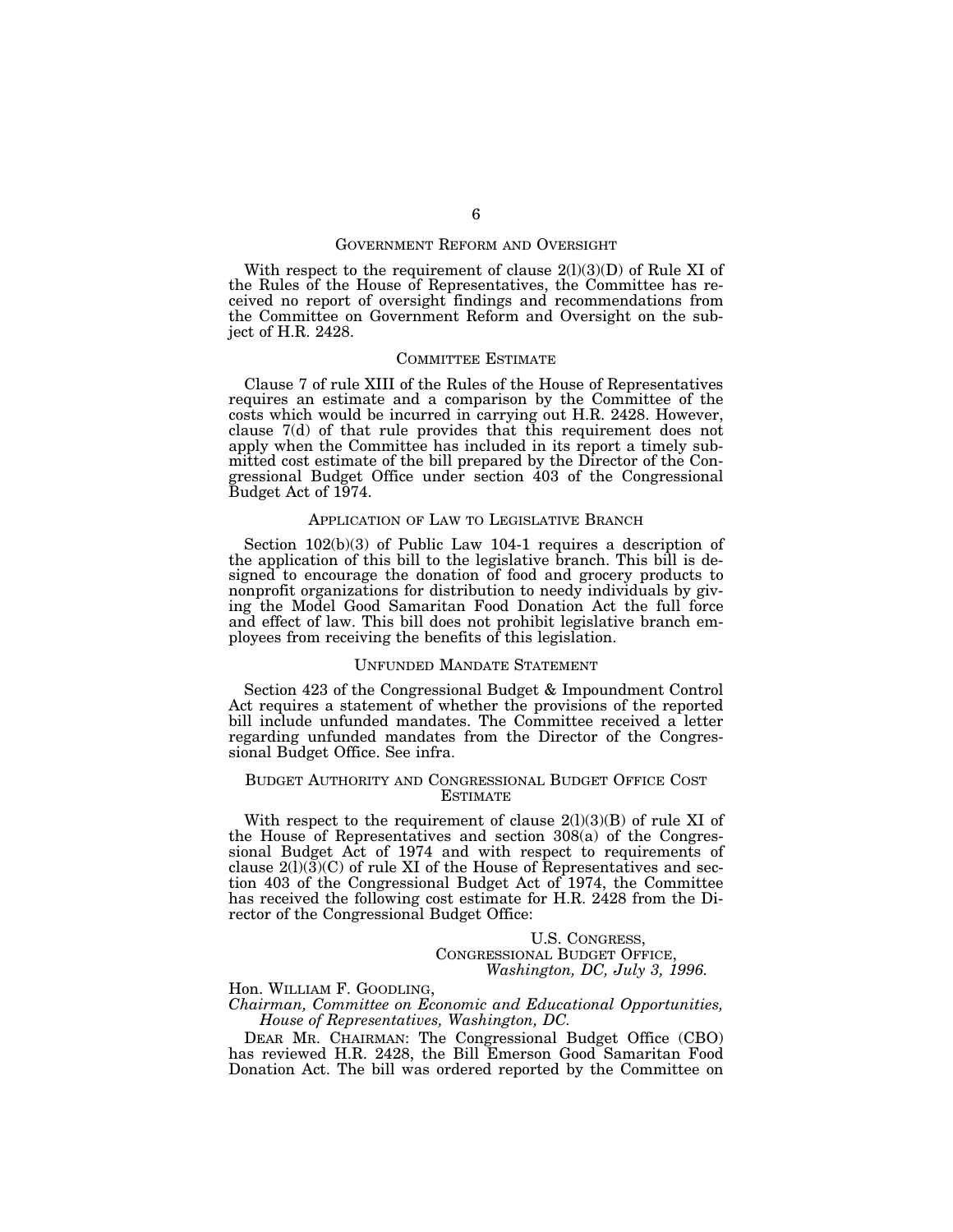Economic and Educational Opportunities on June 26, 1996. It would limit the degree of liability individuals, companies, and nonprofit organizations could face for damages from donated food and grocery products.

CBO estimates that enactment of H.R. 2428 would have no significant effect on the federal budget. Because the bill would not affect direct spending or receipts, pay-as-you-go procedures would not apply.

H.R. 2428 contains one mandate on state and local governments as defined in Public Law 104–4. The bill would preempt civil and criminal liability laws of state and local governments that deal with the donation of food and grocery products to nonprofit organizations. As a result of the preemption, states and localities could lose some income from civil and criminal penalties. However, based on information from the National Association of Attorneys General and Second Harvest, a national network of food banks, CBO estimates that any such loses would be negligible.

The bill contains no private-sector mandates as defined in Public Law 104–4.

If you wish further details on this estimate, we will be pleased to provide them. The CBO federal cost analyst is Dorothy Rosenbaum, the state and local cost analyst is John Patterson, and the private-sector cost analyst is Jay Noell.

Sincerely,

PAUL VAN DE WATER (For June E. O'Neill, Director).

## CHANGES IN EXISTING LAW MADE BY THE BILL, AS REPORTED

In compliance with clause 3 of rule XIII of the Rules of the House of Representatives, changes in existing law made by the bill, as reported, are shown as follows (existing law proposed to be omitted is enclosed in black brackets, new matter is printed in italic, existing law in which no change is proposed is shown in roman):

### **NATIONAL AND COMMUNITY SERVICE ACT OF 1990**

\* \* \* \* \* \* \*

# **TITLE IV—FOOD DONATIONS**

#### **[SEC. 401. SENSE OF CONGRESS CONCERNING ENACTMENT OF GOOD SAMARITAN FOOD DONATION ACT.**

 $(a)$  In GENERAL.—It is the sense of Congress that each of the 50 States, the District of Columbia, the Commonwealth of Puerto Rico, and the territories and possessions of the United States should—

 $(1)$  encourage the donation of apparently wholesome food or grocery products to nonprofit organizations for distribution to needy individuals; and

 $(2)$  consider the model Good Samaritan Food Donation Act (provided in section 402) as a means of encouraging the donation of food and grocery products.

ø(b) DISTRIBUTION OF COPIES.—The Archivist of the United States shall distribute a copy of this title to the chief executive offi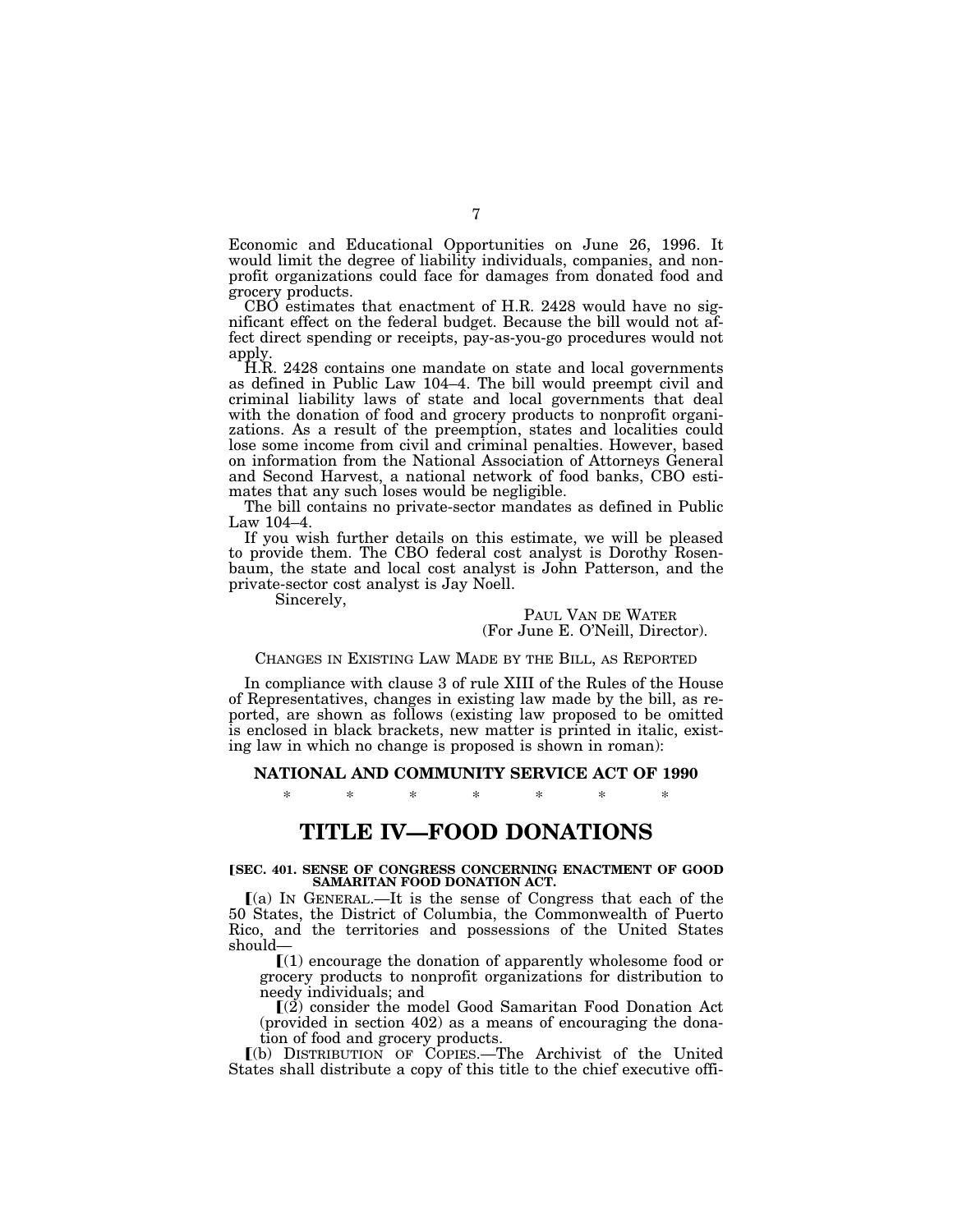cer of each of the 50 States, the District of Columbia, the Commonwealth of Puerto Rico, and the territories and possessions of the United States.

# **[SEC. 402. MODEL GOOD SAMARITAN FOOD DONATION ACT.**

 $(a)$  SHORT TITLE.—This section may be cited as the "Good Samaritan Food Donation Act''.

 $(a)$  DEFINITIONS.—As used in this section:

 $(1)$  APPARENTLY FIT GROCERY PRODUCT.—The term "apparently fit grocery product'' means a grocery product that meets all quality and labeling standards imposed by Federal, State, and local laws and regulations even though the product may not be readily marketable due to appearance, age, freshness, grade, size, surplus, or other conditions.

 $(2)$  APPARENTLY WHOLESOME FOOD.—The term "apparently wholesome food" means food that meets all quality and labeling standards imposed by Federal, State, and local laws and regulations even though the food may not be readily marketable due to appearance, age, freshness, grade, size, surplus, or other conditions.

 $(3)$  DONATE.—The term "donate" means to give without requiring anything of monetary value from the recipient, except that the term shall include giving by a nonprofit organization to another nonprofit organization, notwithstanding that the donor organization has charged a nominal fee to the donee organization, if the ultimate recipient or user is not required to give anything of monetary value.<br>
[(4) FOOD.—The term "food" means any raw, cooked, proc-

essed, or prepared edible substance, ice, beverage, or ingredient used or intended for use in whole or in part for human consumption.

 $(5)$  GLEANER.—The term "gleaner" means a person who harvests for free distribution to the needy, or for donation to a nonprofit organization for ultimate distribution to the needy, an agricultural crop that has been donated by the owner.

ø(6) GROCERY PRODUCT.—The term ''grocery product'' means a nonfood grocery product, including a disposable paper or plastic product, household cleaning product, laundry detergent, cleaning product, or miscellaneous household item.

 $(7)$  GROSS NEGLIGENCE.—The term "gross negligence" means voluntary and conscious conduct by a person with knowledge (at the time of the conduct) that the conduct is likely to be harmful to the health or well-being of another person.

ø(8) INTENTIONAL MISCONDUCT.—The term ''intentional misconduct'' means conduct by a person with knowledge (at the time of the conduct) that the conduct is harmful to the health or well-being of another person.

ø(9) NONPROFIT ORGANIZATION.—The term ''nonprofit organization'' means an incorporated or unincorporated entity that—

 $(A)$  is operating for religious, charitable, or educational purposes; and

 $\Gamma(B)$  does not provide net earnings to, or operate in any other manner that inures to the benefit of, any officer, employee, or shareholder of the entity.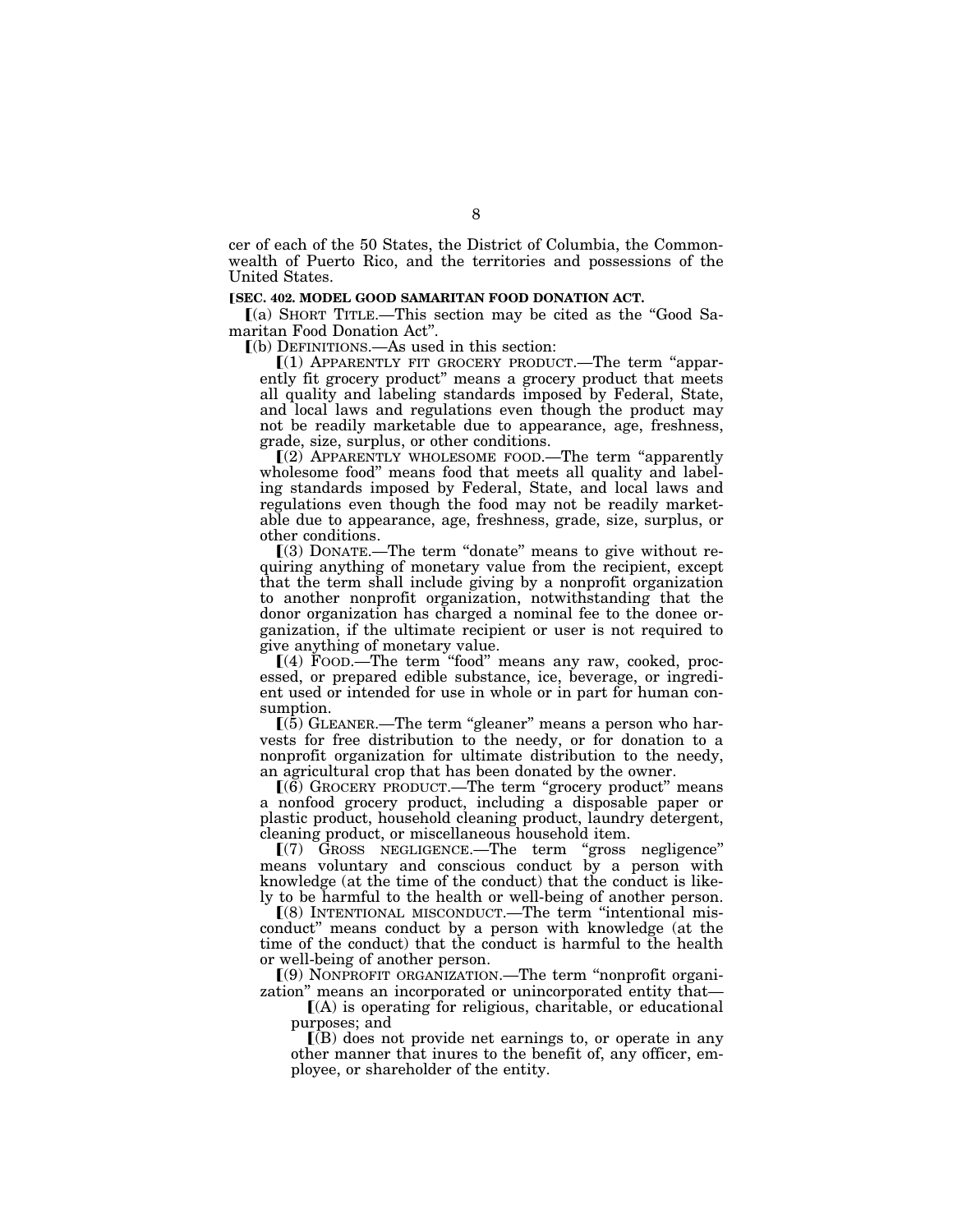ø(10) PERSON.—The term ''person'' means an individual, corporation, partnership, organization, association, or governmental entity, including a retail grocer, wholesaler, hotel, motel, manufacturer, restaurant, caterer, farmer, and nonprofit food distributor or hospital. In the case of a corporation, partnership, organization, association, or governmental entity, the term includes an officer, director, partner, deacon, trustee, council member, or other elected or appointed individual responsible for the governance of the entity.

ø(c) LIABILITY FOR DAMAGES FROM DONATED FOOD AND GROCERY PRODUCTS.—A person or gleaner shall not be subject to civil or criminal liability arising from the nature, age, packaging, or condition of apparently wholesome food or an apparently fit grocery product that the person or gleaner donates in good faith to a nonprofit organization for ultimate distribution to needy individuals, except that this paragraph shall not apply to an injury to or death of an ultimate user or recipient of the food or grocery product that results from an act or omission of the donor constituting gross negligence or intentional misconduct.

ø(d) COLLECTION OR GLEANING OF DONATIONS.—A person who allows the collection or gleaning of donations on property owned or occupied by the person by gleaners, or paid or unpaid representatives of a nonprofit organization, for ultimate distribution to needy individuals shall not be subject to civil or criminal liability that arises due to the injury or death of the gleaner or representative, except that this paragraph shall not apply to an injury or death that results from an act or omission of the person constituting gross negligence or intentional misconduct.

ø(e) PARTIAL COMPLIANCE.—If some or all of the donated food and grocery products do not meet all quality and labeling standards imposed by Federal, State, and local laws and regulations, the person or gleaner who donates the food and grocery products shall not be subject to civil or criminal liability in accordance with this section if the nonprofit organization that receives the donated food or grocery products—

 $[(1)$  is informed by the donor of the distressed or defective condition of the donated food or grocery products;

 $(2)$  agrees to recondition the donated food or grocery products to comply with all the quality and labeling standards prior to distribution; and

 $(3)$  is knowledgeable of the standards to properly recondition the donated food or grocery product.

 $\lbrack$  (f) CONSTRUCTION.—This section shall not be construed to create any liability.

#### **[SEC. 403. EFFECT OF SECTION 402.**

øThe model Good Samaritan Food Donation Act (provided in section 402) is intended only to serve as a model law for enactment by the States, the District of Columbia, the Commonwealth of Puerto Rico, and the territories and possessions of the United States. The enactment of section 402 shall have no force or effect in law.1

\* \* \* \* \* \* \*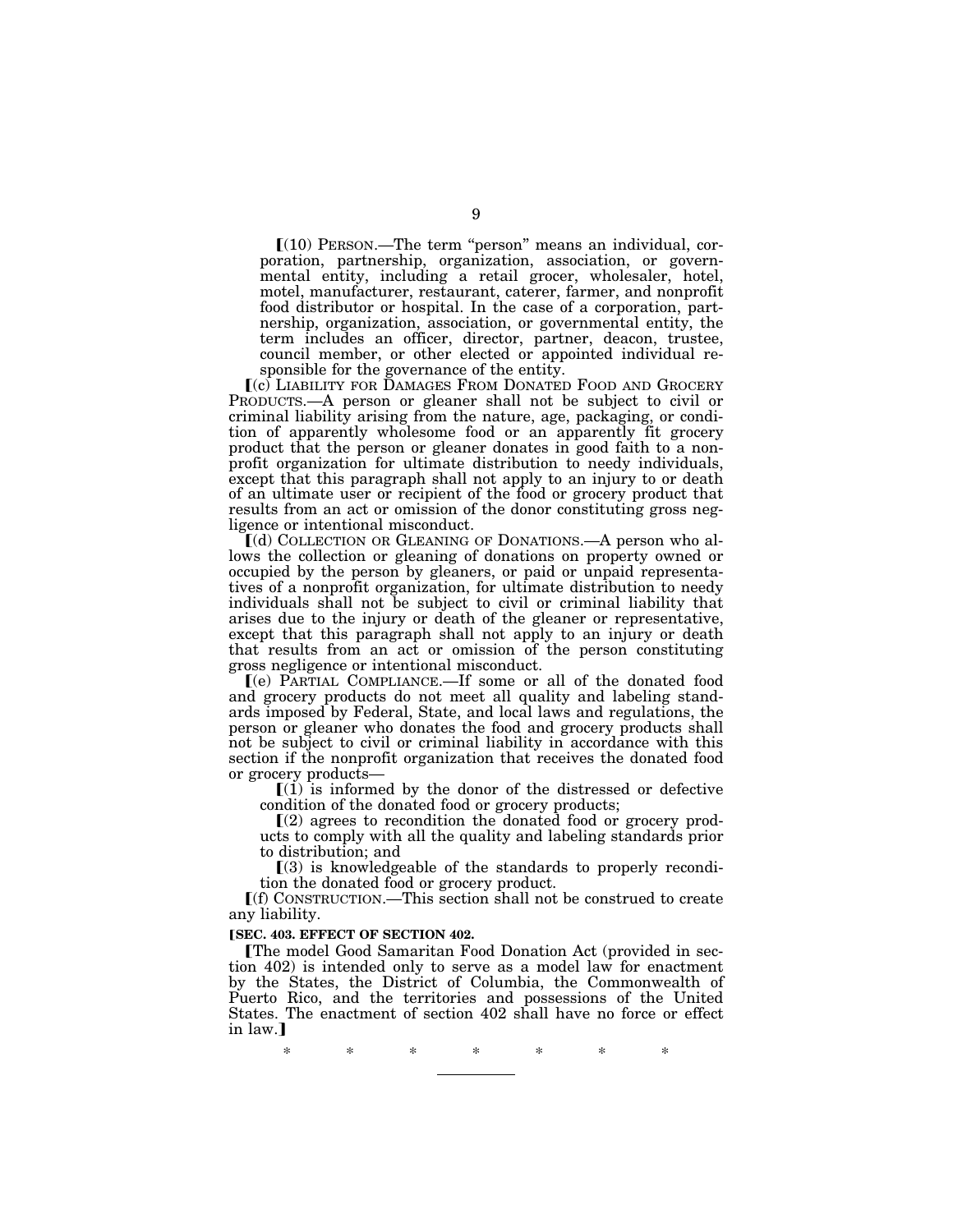# **CHILD NUTRITION ACT OF 1966** \* \* \* \* \* \* \*

#### *SEC. 22. BILL EMERSON GOOD SAMARITAN FOOD DONATION ACT.*

*(a) SHORT TITLE.—This section may be cited as the ''Bill Emerson Good Samaritan Food Donation Act''.*

*(b) DEFINITIONS.—As used in this section:*

*(1) APPARENTLY FIT GROCERY PRODUCT.—The term ''apparently fit grocery product'' means a grocery product that meets all quality and labeling standards imposed by Federal, State, and local laws and regulations even though the product may not be readily marketable due to appearance, age, freshness, grade, size, surplus, or other conditions.*

*(2) APPARENTLY WHOLESOME FOOD.—The term ''apparently wholesome food'' means food that meets all quality and labeling standards imposed by Federal, State, and local laws and regulations even though the food may not be readily marketable due to appearance, age, freshness, grade, size, surplus, or other conditions.*

*(3) DONATE.—The term ''donate'' means to give without requiring anything of monetary value from the recipient, except that the term shall include giving by a nonprofit organization to another nonprofit organization, notwithstanding that the donor organization has charged a nominal fee to the donee organization, if the ultimate recipient or user is not required to give anything of monetary value.*

*(4) FOOD.—The term ''food'' means any raw, cooked, processed, or prepared edible substance, ice, beverage, or ingredient used or intended for use in whole or in part for human consumption.*

*(5) GLEANER.—The term ''gleaner'' means a person who harvests for free distribution to the needy, or for donation to a nonprofit organization for ultimate distribution to the needy, an agricultural crop that has been donated by the owner.*

*(6) GROCERY PRODUCT.—The term ''grocery product'' means a nonfood grocery product, including a disposable paper or plastic product, household cleaning product, laundry detergent, cleaning product, or miscellaneous household item.*

*(7) GROSS NEGLIGENCE.—The term ''gross negligence'' means voluntary and conscious conduct by a person with knowledge (at the time of the conduct) that the conduct is likely to be harmful to the health or well-being of another person.*

*(8) INTENTIONAL MISCONDUCT.—The term ''intentional misconduct'' means conduct by a person with knowledge (at the time of the conduct) that the conduct is harmful to the health or well-being of another person.*

*(9) NONPROFIT ORGANIZATION.—The term ''nonprofit organization'' means an incorporated or unincorporated entity that—*

*(A) is operating for religious, charitable, or educational purposes; and*

*(B) does not provide net earnings to, or operate in any other manner that inures to the benefit of, any officer, employee, or shareholder of the entity.*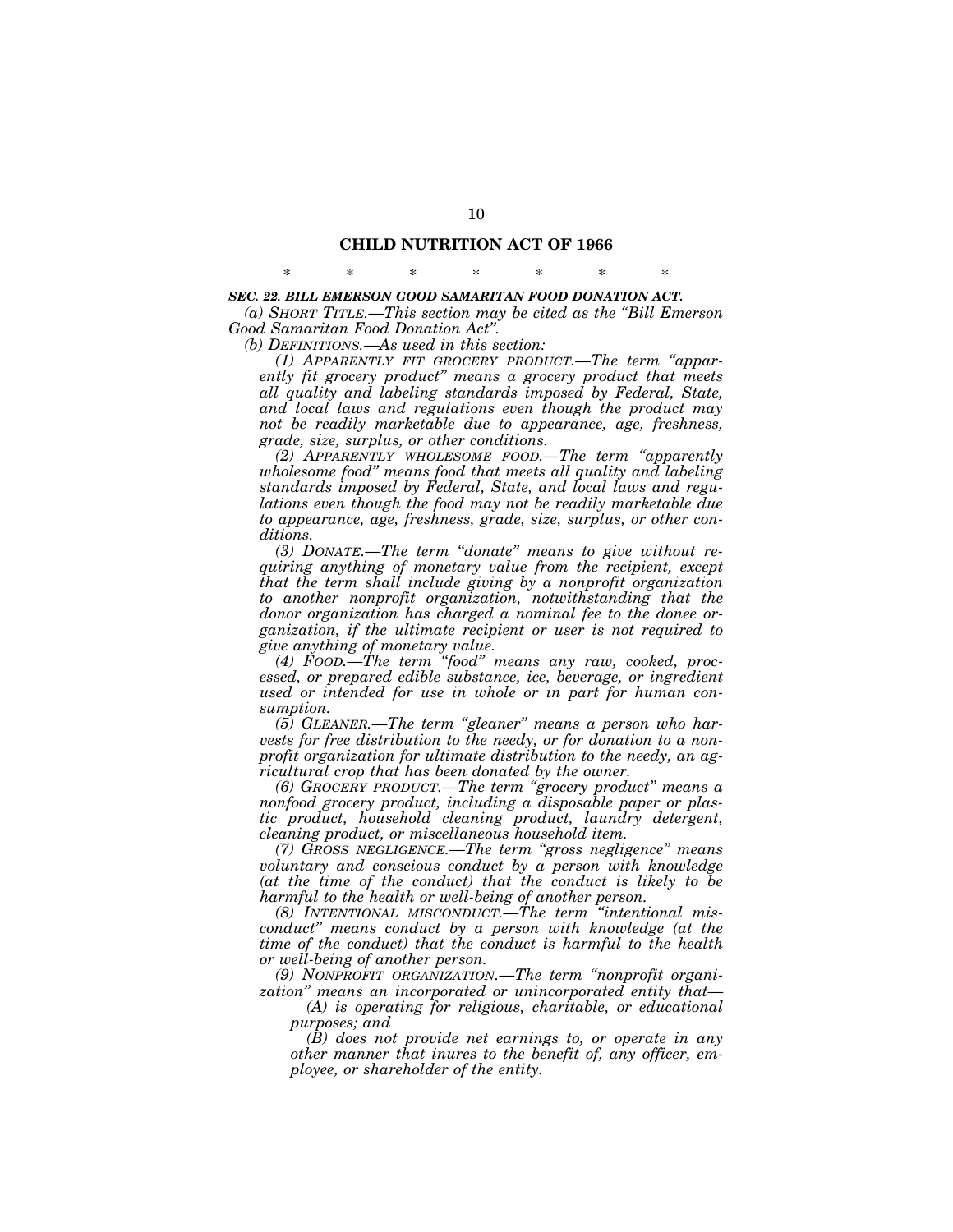*(10) PERSON.—The term ''person'' means an individual, corporation, partnership, organization, association, or governmental entity, including a retail grocer, wholesaler, hotel, motel, manufacturer, restaurant, caterer, farmer, and nonprofit food distributor or hospital. In the case of a corporation, partnership, organization, association, or governmental entity, the term includes an officer, director, partner, deacon, trustee, council member, or other elected or appointed individual responsible for the governance of the entity.*

*(c) LIABILITY FOR DAMAGES FROM DONATED FOOD AND GROCERY PRODUCTS.—*

*(1) LIABILITY OF PERSON OR GLEANER.—A person or gleaner shall not be subject to civil or criminal liability arising from the nature, age, packaging, or condition of apparently wholesome food or an apparently fit grocery product that the person or gleaner donates in good faith to a nonprofit organization for ultimate distribution to needy individuals.*

*(2) LIABILITY OF NONPROFIT ORGANIZATION.—A nonprofit organization shall not be subject to civil or criminal liability arising from the nature, age, packaging, or condition of apparently wholesome food or an apparently fit grocery product that the nonprofit organization received as a donation in good faith from a person or gleaner for ultimate distribution to needy individuals.*

*(3) EXCEPTION.—Paragraphs (1) and (2) shall not apply to an injury to or death of an ultimate user or recipient of the food or grocery product that results from an act or omission of the donor constituting gross negligence or intentional misconduct.*

*(d) COLLECTION OR GLEANING OF DONATIONS.—A person who allows the collection or gleaning of donations on property owned or occupied by the person by gleaners, or paid or unpaid representatives of a nonprofit organization, for ultimate distribution to needy individuals shall not be subject to civil or criminal liability that arises due to the injury or death of the gleaner or representative, except that this paragraph shall not apply to an injury or death that results from an act or omission of the person constituting gross negligence or intentional misconduct.*

*(e) PARTIAL COMPLIANCE.—If some or all of the donated food and grocery products do not meet all quality and labeling standards imposed by Federal, State, and local laws and regulations, the person or gleaner who donates the food and grocery products shall not be subject to civil or criminal liability in accordance with this section if the nonprofit organization that receives the donated food or grocery products—*

*(1) is informed by the donor of the distressed or defective condition of the donated food or grocery products;*

*(2) agrees to recondition the donated food or grocery products to comply with all the quality and labeling standards prior to distribution; and*

*(3) is knowledgeable of the standards to properly recondition the donated food or grocery product.*